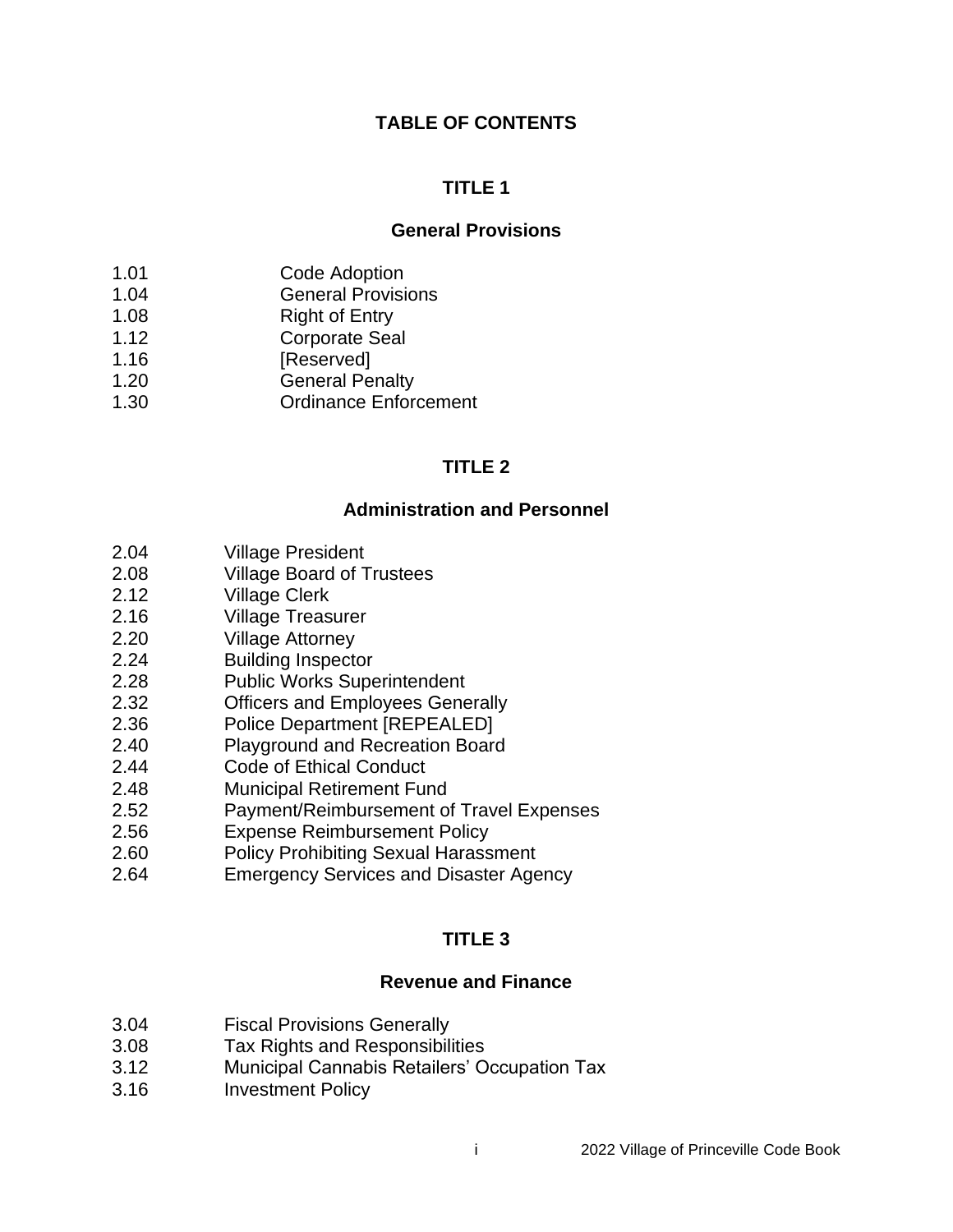## **[RESERVED]**

## **TITLE 5**

#### **Business Licenses and Regulations**

- 5.04 Licenses and Permits Generally
- 5.08 Alcoholic Liquor Licenses
- 5.12 Amusements
- 5.16 Auto Wreckers
- 5.20 Billiard and Pool Halls
- 5.24 Bowling Alleys
- 5.28 Charitable Solicitations
- 5.32 Garage Sales
- 5.36 Garbage Collectors
- 5.40 House Movers
- 5.44 Junk Dealers
- 5.48 Machine Shops
- 5.52 Motor Transport Depots
- 5.56 Outdoor Advertisers
- 5.60 Pawnbrokers
- 5.64 Peddlers and Itinerant Merchants
- 5.68 Shooting Galleries
- 5.70 Video Gaming
- 5.72 Skating Rinks
- 5.76 Cable Communication Franchise Code

### **TITLE 6**

#### **Animals**

- 6.04 Animals Generally
- 6.08 Dogs and Cats

## **TITLE 7**

# **[RESERVED]**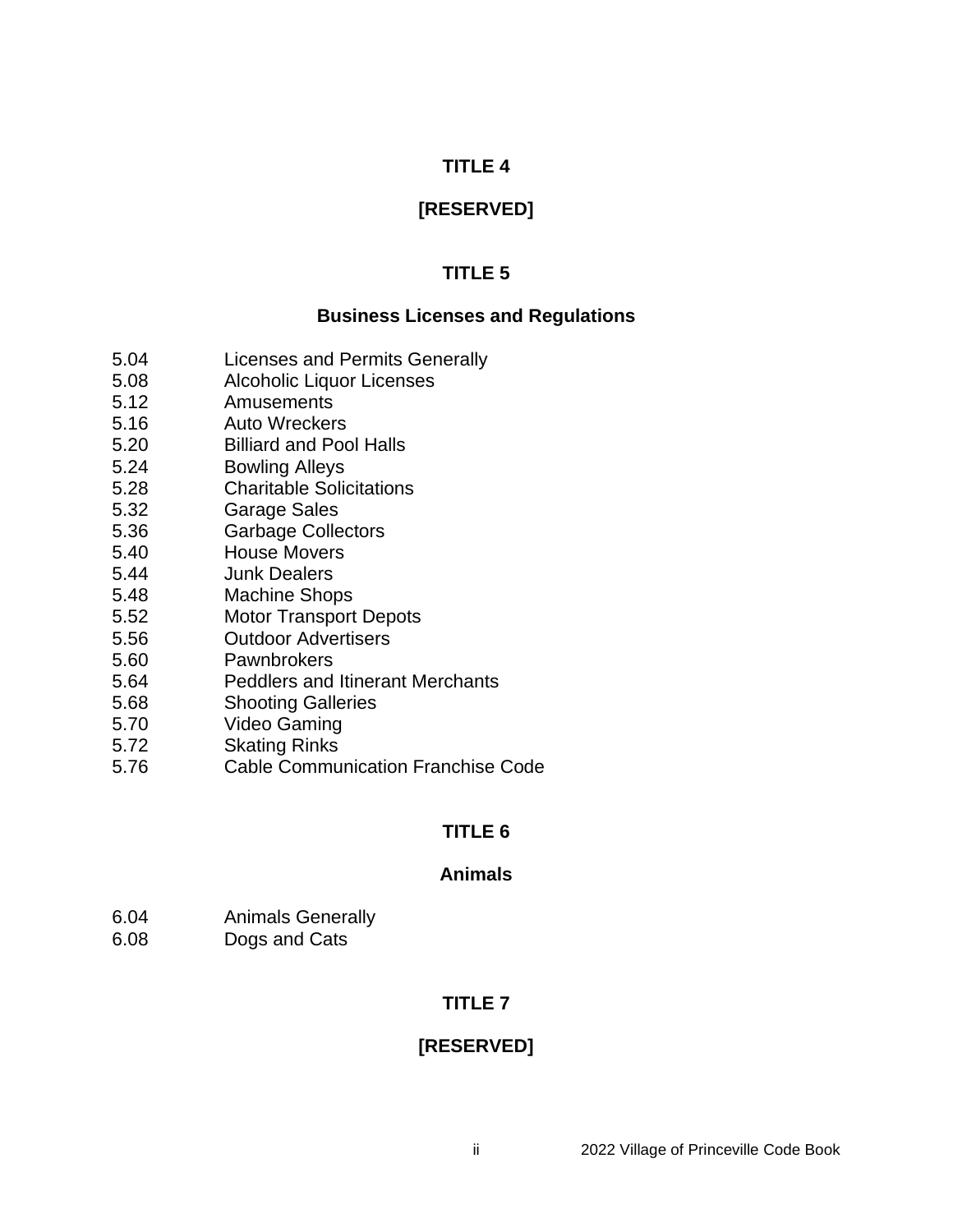#### **Health and Safety**

- 8.04 Health Regulations Generally
- 8.08 Inoperable and Abandoned Vehicles
- 8.12 Fireworks and Explosives
- 8.16 Flammable Liquids
- 8.20 Garbage Collection and Disposal
- 8.24 Weeds

## **TITLE 9**

#### **Public Peace, Morals and Welfare**

- 9.04 Offenses Against Public Peace and Decency
- 9.08 Gambling
- 9.12 Prostitution
- 9.16 Offenses Pertaining to Property
- 9.20 Curfew
- 9.24 Weapons
- 9.28 Civic Emergency Provisions

## **TITLE 10**

### **Vehicles and Traffic**

- 10.04 State Vehicle Code Adopted
- 10.08 Stopping, Standing and Parking
- 10.12 Golf Carts and Recreational Utility Vehicles Within Village Limits

# **TITLE 11**

## **[RESERVED]**

## **TITLE 12**

### **Streets, Sidewalks and Public Places**

- 12.04 Street, Sidewalk and Driveway Construction and Repair
- 12.08 Obstructions, Encroachments and Excavations
- 12.12 Street and Sidewalk Use Regulations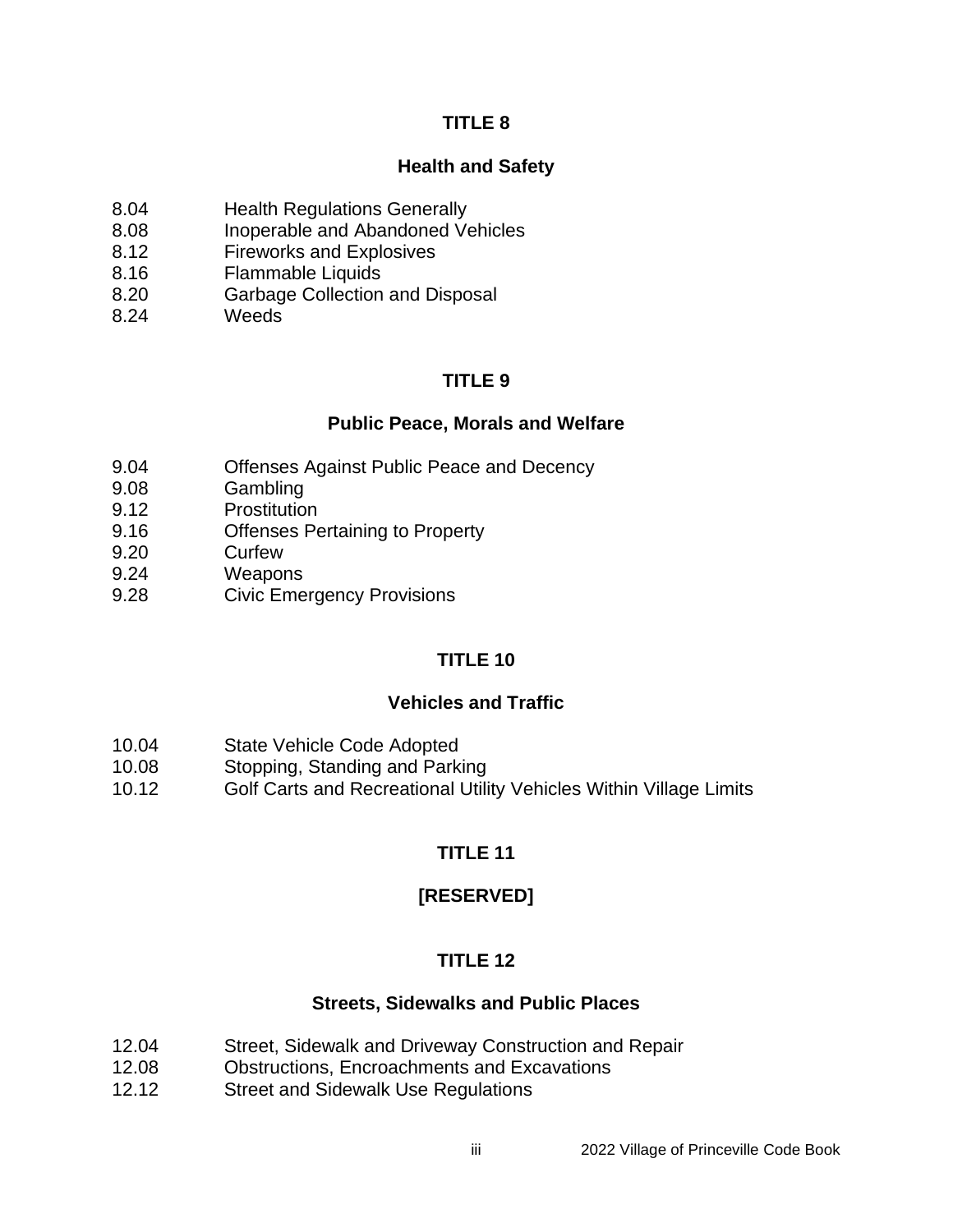- 12.16 Signs and Awnings Over Streets and Sidewalks
- 12.20 Trees and Shrubs
- 12.24 Village Parks
- 12.28 Small Cell Wireless Facilities in Public Right-of-Way

### **Public Services**

- 13.04 Water and Sewer Service Generally
- 13.08 Water Service System Generally
- 13.12 Water Service Rates and Charges
- 13.16 Sewer Service System Generally
- 13.20 Sewer Service Rates and Charges
- 13.24 Identity Theft Prevention Program

## **TITLE 14**

# **[RESERVED]**

## **TITLE 15**

### **Buildings and Construction**

- 15.04 Fire Safety Regulations for Buildings
- 15.08 Abatement of Dangerous Buildings
- 15.12 Standards for Buildings Used for Public Assemblies
- 15.16 House Trailers and Trailer Camps
- 15.20 Demolition of Buildings
- 15.24 Property Maintenance and Occupancy Code

## **TITLE 16**

### **Subdivisions**

- 16.04 General Provisions
- 16.08 Plats
- 16.12 Design Standards and Improvements